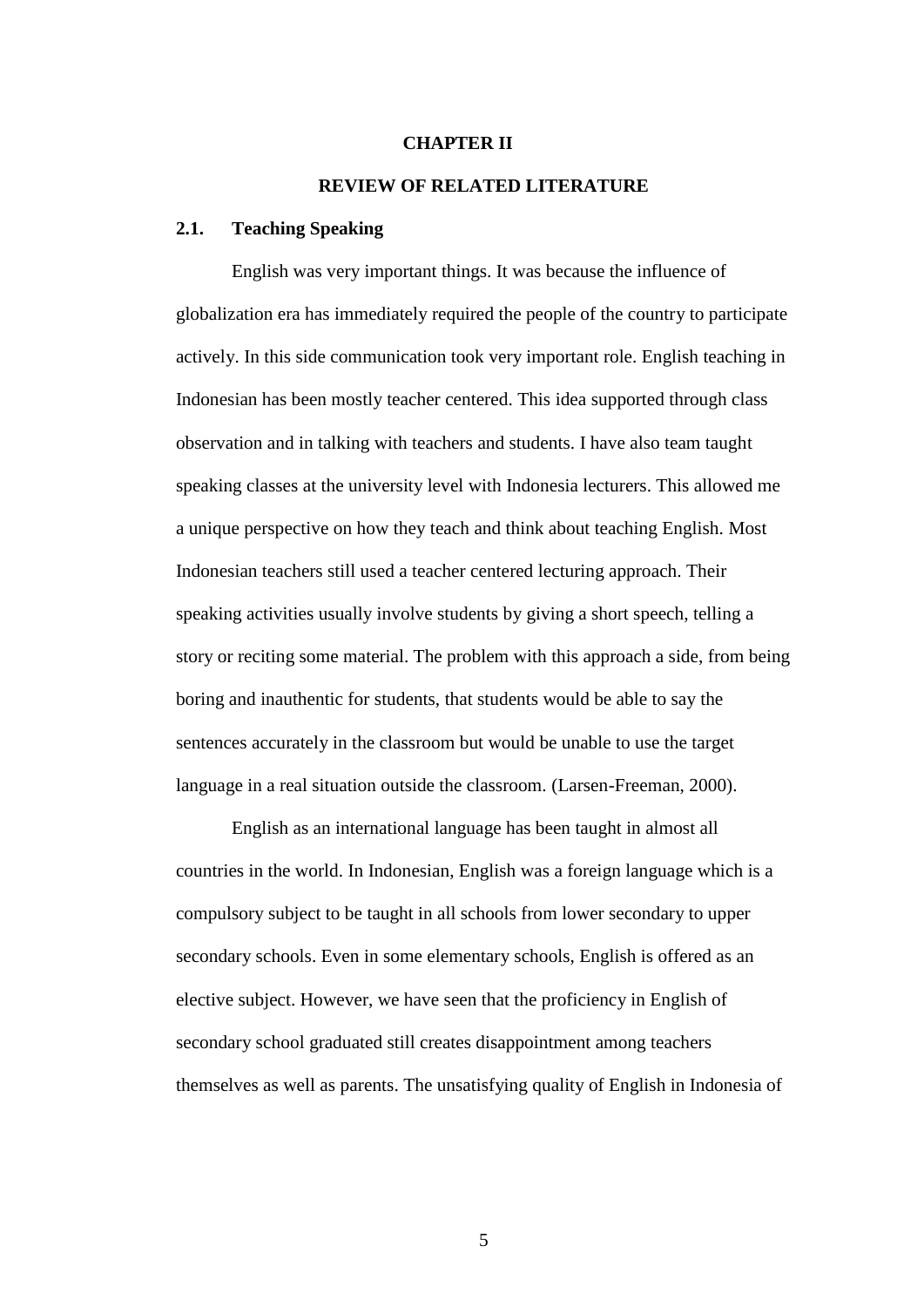course is related to various different variables. As a result, the teaching and learning of a foreign language has been placed in a very important position.

# **2.2. Speaking Ability**

Speaking ability becomes one important thing in the learning processes, especially in the foreign language learning processes. It means that the students can, express their idea, feeling, opinion, and imagination by speaking. Besides, they can participate in their classes and interact with the teacher in oral communications. Broughton as cited by Pertiwi (2003:1) said that the primary objective of teaching English to the foreign language. It made the students had the speaking ability. That's why the teacher should pay attention to the students' speaking improvement. It was because speaking ability influences to the student's success in mastering English.

Furthermore, speaking ability support another ability that was listening ability Warmer (1965:74) said that a close relationship exists between speaking and listening for the reason that someone speaks because another is listening, and someone listens because another was speaking. It means that the speaker was practicing the language; the listener will receive the speaker's message. Meanwhile prosodic features such as stress and intonation can help the listener to interpret what the meaning off the speaker's message. Another word, speaking can help the speaker (as the speaker) and the listener (as the audience) has productive skill. Harmer (1998:53) propose that because many people acquire language by hearing them first, many teachers prefer to exposure students to the spoken form first.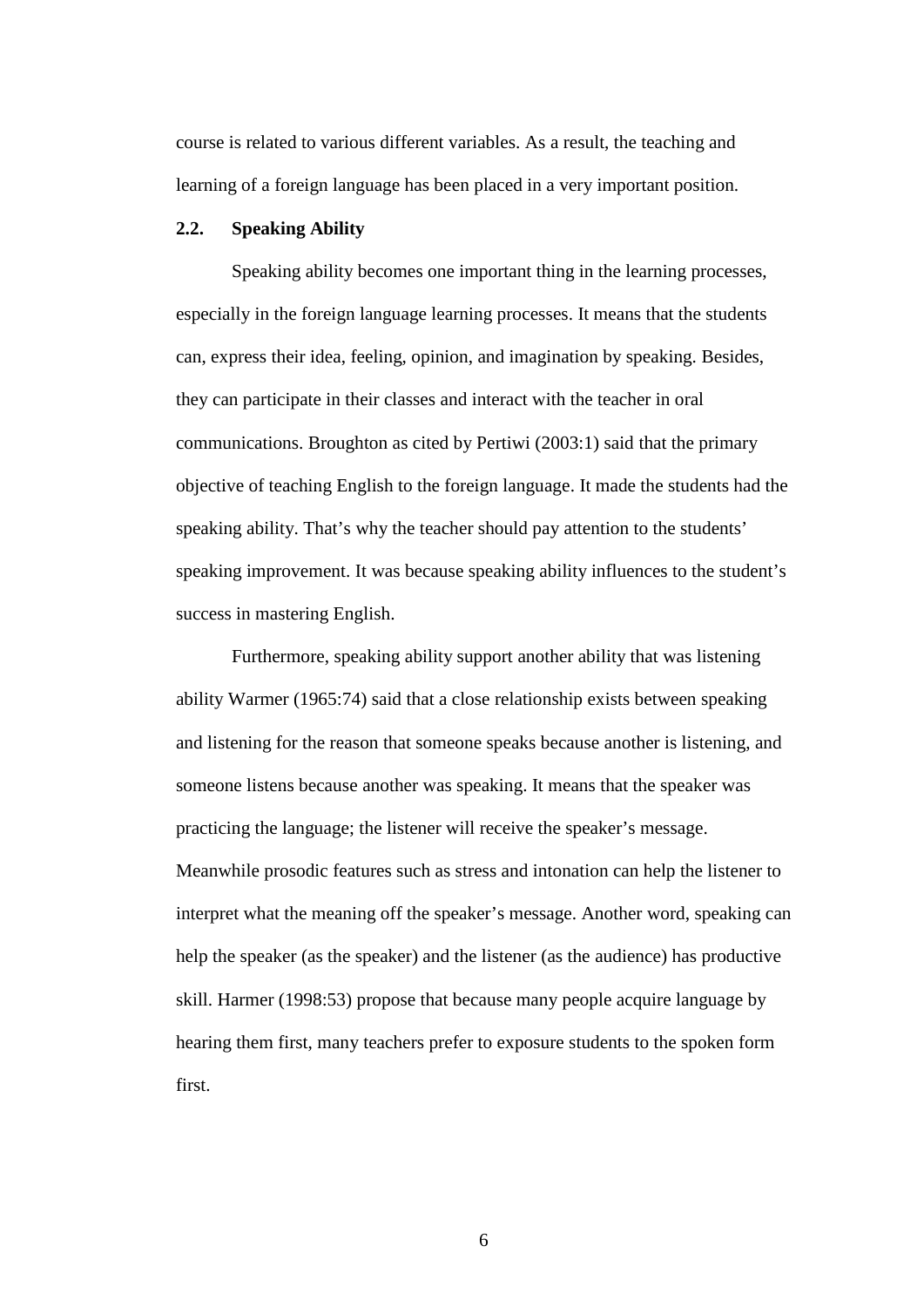In academic education, the speaking of English has different psychological principles and methodologies of teaching. Gilamn, Aly and White (1964:2-3) argue that it applies the psychological principles and the methodology of teaching at every level of instruction. Basically, the preschool level applies fundamental principles of communication and is concerned especially with articulate speech. Then, the elementary level used techniques from all three areas particularly conversation and elementary public speaking, oral reading, and story telling, creative dramatics, and speech improvement. In this level, using the simple communication is given. Furthermore, the secondary and vocational, schools continue the work and the result of the elementary teachers with the special emphasis on standards of voice, articulation on conversational quality in public speaking, discussion and debate.

Basically, speaking ability described as ability to express oneself a sequence of idea fluently (Lado, 1964:240-241). He also stated that oral production or speaking ability was an activity, to use pronunciation, stress, intonation, grammatical structure, and vocabulary of the foreign language at a normal rate of delivery for native speaker of the language. Based on these theories, the English teacher must socialize her students to practice English. Therefore, the teacher should give opportunities to speak English as much in addition, mastering this ability needs much time although it depends on the level of the students. Regularly, practicing English in oral communication should be a habit.